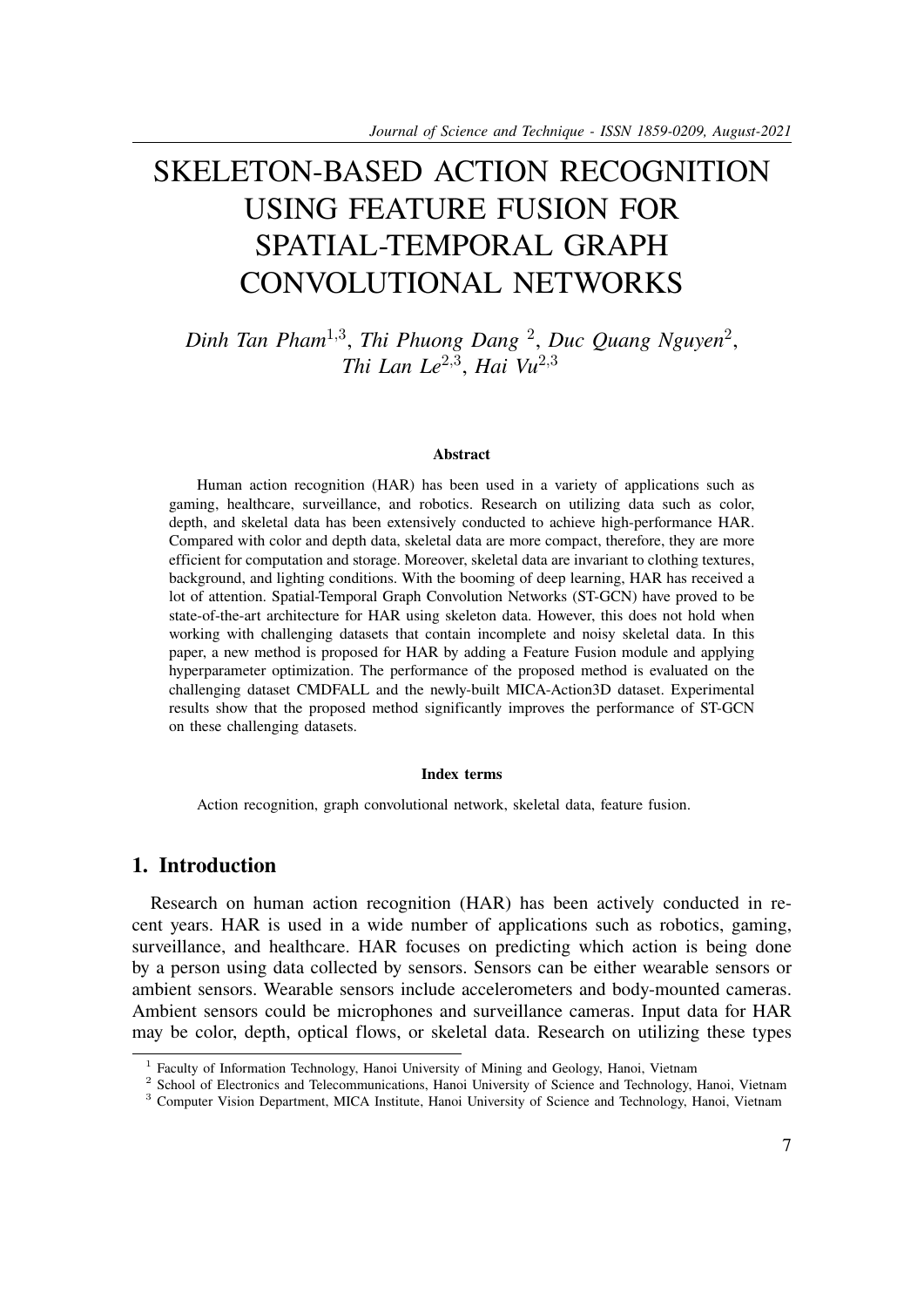of data is investigated in relevant works [1], [2]. However, HAR is still a difficult task due to the diversity of actions, inter-class similarity, and intra-class variance.

Human actions are naturally performed in a 3D space, which generates 3D skeleton data. The human skeleton can be modeled by joints connected in a certain order. Each action can be represented as the evolution of joints over time. Therefore, skeletal data are sequences of joint coordinates. Action representation using skeletal data is more compact when compared with color or depth data so HAR using skeletal data offers computation and storage efficiency. Moreover, skeletal data are reliable for HAR since they are invariant to the subject's appearance, background, and lighting. Early research of psychologists shows that skeleton data are informative to represent certain action classes [3]. Nowadays, skeletal data can be acquired directly by motion-capture/depth sensors or indirectly via applying pose estimation on videos. Skeletal data has become more accessible thanks to the adoption of low-cost depth sensors like Microsoft Kinect, as well as other efficient pose estimation methods. This makes skeleton-based HAR a popular approach. However, a problem that exists is inherent noise and incompleteness in skeletal data. The impact of this problem to HAR can be reduced by deploying data pre-processing techniques.

In terms of skeleton-based HAR, different methods have been proposed with promising results. Early methods on HAR use handcraft feature extraction, which results in limited performance and makes it difficult to generalize since those methods do not fully exploit spatial and temporal relationships among joints. Recently, Spatial-Temporal Graph Convolution Networks (ST-GCN) architecture is proposed to capture the spatial connections as well as the temporal evolution of joints [4]. In ST-GCN, each node in the graph maps to a joint in the skeletal model. There are two kinds of edges in this graph. Spatial edges are edges between naturally connected joints in the skeletal model. Temporal edges are edges that connect the same joints in different frames. Therefore, ST-GCN encodes relations between joints over spatial and temporal dimensions as graphs. The advantage of ST-GCN is that the relations between joints are naturally represented as graphs. Multiple graph convolutional layers are applied to extract the feature maps. The dynamics of human actions which are represented by the motion pattern of joints in the temporal dimension can be learned by ST-GCN. However, original works of ST-GCN [4] did not attempt to tackle the limitation of skeletal data such as noise and incompleteness. There exists inherent noise in skeletal data in most datasets in practice. ST-GCN comes with promising results on large datasets such as Kinetics and NTU-RGBD but this does not hold for challenging datasets with noise and incomplete skeletal data. Furthermore, absolute joint positions are deployed in the original ST-GCN framework. We realize that utilizing spatial and temporal joint offsets extracted from joint data can improve HAR performance in our recent work [5]. HAR using joint offsets is more robust to noise and incompleteness in skeletal data.

To handle the above issues, in this paper, a new framework is proposed to improve the performance of ST-GCN on challenging datasets using a Feature Fusion module and hyperparameter optimization. The Feature Fusion module combines joint offsets in both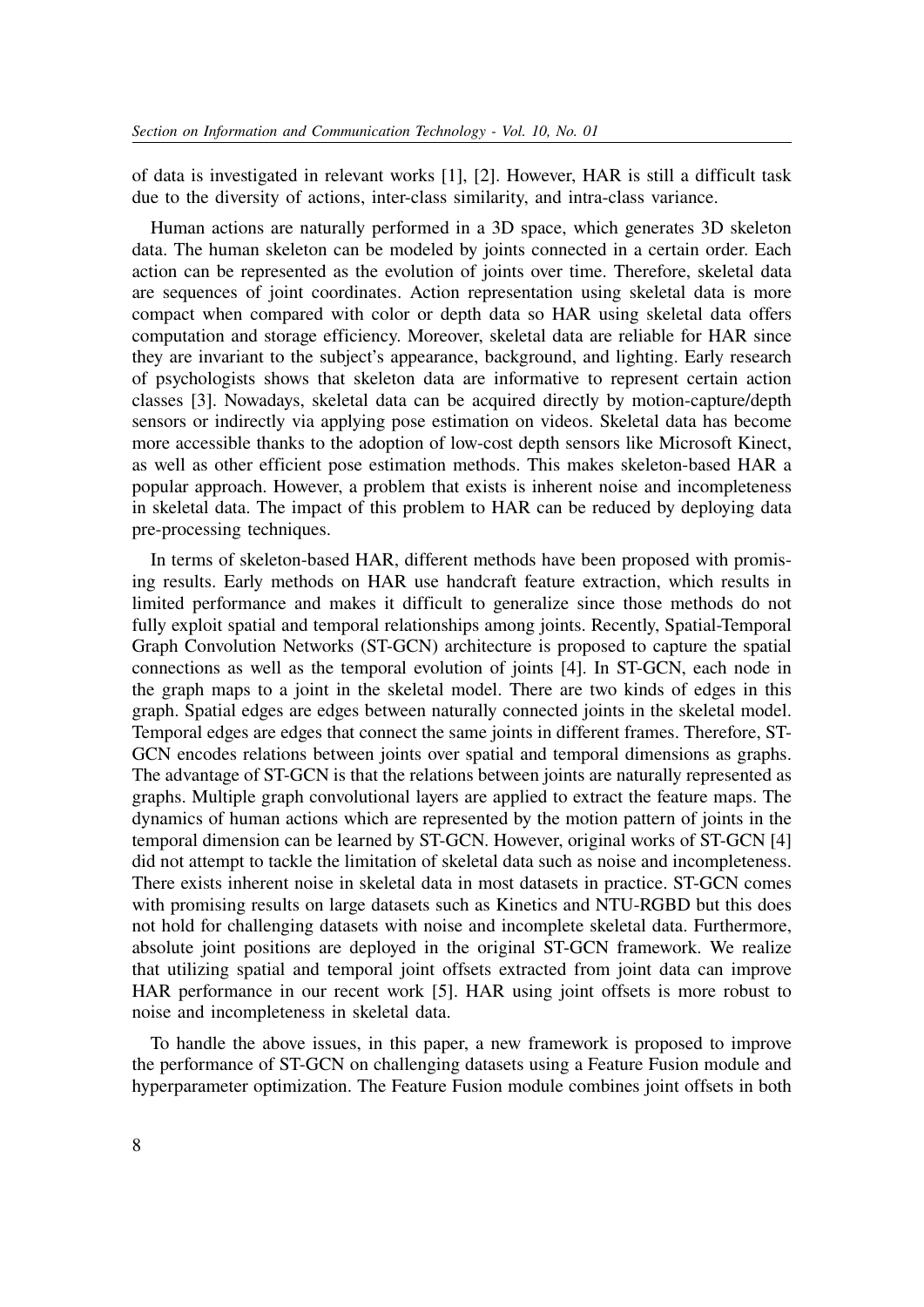spatial and temporal dimensions. Hyperparameter optimization, which is the same as in [6], is applied to ST-GCN using a stochastic gradient descent (SGD) algorithm with optimized Nesterov momentum. The performance of the proposed method is evaluated on challenge datasets such as CMDFALL [7] and MICA-Action3D [8]. Experimental results indicate that the proposed method significantly improves the performance of the ST-GCN on the evaluation datasets. The paper is organized as follows. Section 2 reviews related works in HAR. Section 3 describes the proposed system, whereas experimental results are discussed in Section 4. Section 5 provides concluding remarks.

## **2. Related work**

Different methods for feature engineering have been proposed in the literature for skeleton-based HAR. These methods can be divided into handcraft-based and deep learning-based methods.

In the handcraft-based approach, feature engineering is designed empirically to capture the evolution of joint motion. In [9], a graph is designed to encode the kinetics of actions. A bag of 3D points with equal distance on projection contours is utilized to model the human pose for each frame. An ensemble model is introduced in [10] by grouping joints into different subsets. Relative Joint Positions (RJP) are defined as the offsets from the joint positions to the center joint. Fourier Temporal Pyramid (FTP) is designed to handle noise in skeletal data. In [11], features are concatenated to create feature vectors. Principal Component Analysis is then implemented to extract EigenJoints. In [12], the Cov3DJ captures dependence between joints using a covariance matrix of joint positions. Covariance matrices are calculated over temporal windows of different sizes, which creates a temporal hierarchy. In [13], joints are grouped into five groups (spine, two arms, and two legs) and covariance matrices are computed on 3D joint coordinates (CovP3DJ). The CovP3DJ is reported to be efficient in both spatial and temporal dimensions. In [14], the Lie group theory is applied for skeleton-based pose representation. The human pose is structured as the combination of relative positions among bones. For each pair of bones, there exists a transformation matrix to convert from one bone segment to the other. Transformations between bones are represented as elements of  $SE(3) \times SE(3) \times ... \times SE(3)$  group. The human pose in each frame is an item of a Lie group. Due to the manifold nature of the Lie group, interpolation between elements can not be directly applied. The logarithmic function is applied to map the Lie group to its algebra  $se(3) \times se(3) \times ... \times se(3)$ . In [15] and [16], kinetic features are concatenated to form feature vectors. In a different scheme, HAR methods using joint subsets are proposed. Joints are selected manually or automatically. In [17], the Sequence of Most Informative Joints (SMIJ) use joints that engage most in actions. Five joints with the largest variance of joint angles are automatically selected for each action. In [18], CovMIJ is proposed to take advantage of SMIJ and Cov3DJ. Most informative joints (MIJ) are automatically selected using the position variance as the statistical measure. This offers efficient computation and reduces the impact of noise in skeletal data. In [8], the Covariance Descriptor-based Adaptive Most Information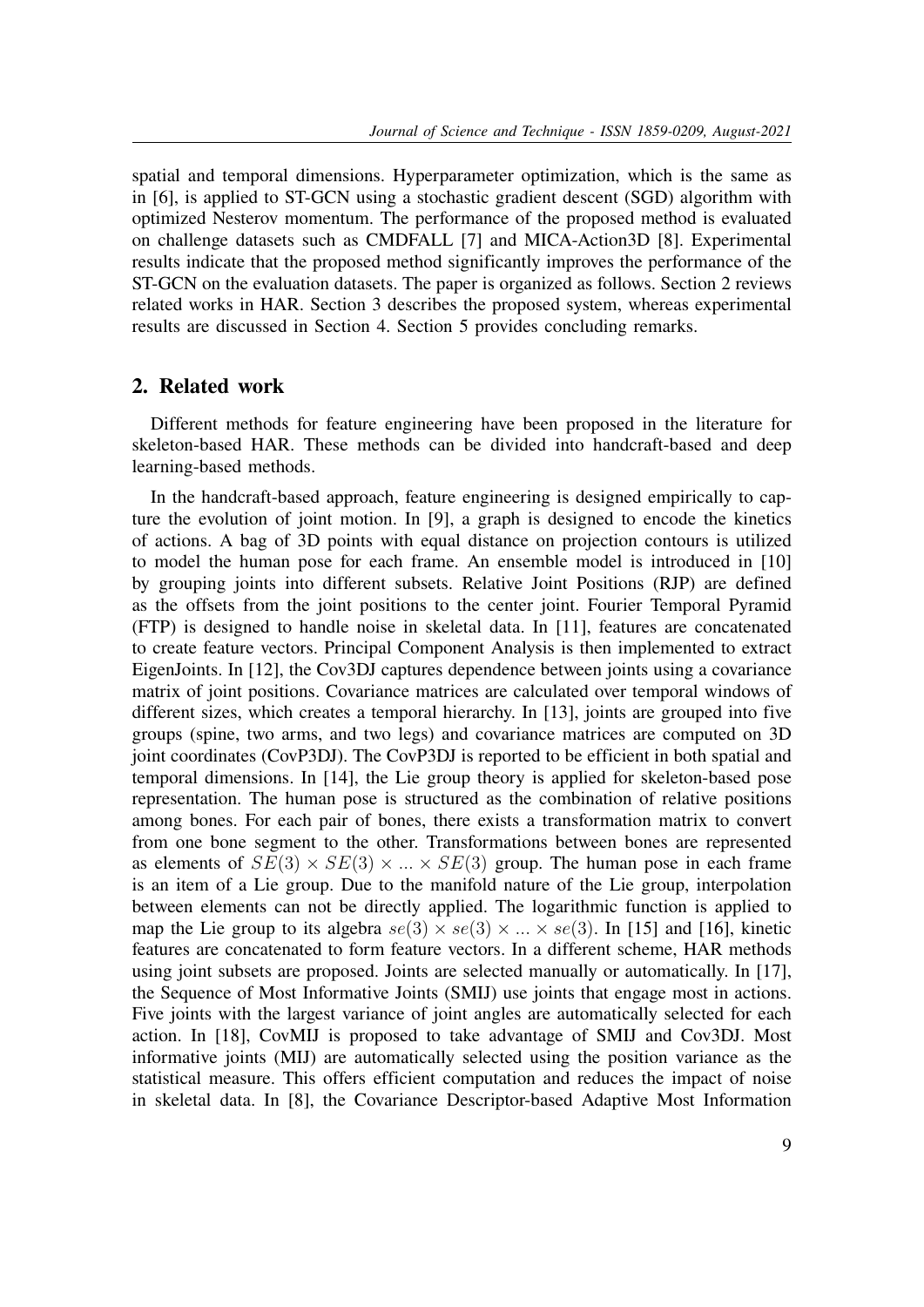Joints (CovAMIJ) method is proposed. The method defines the selection of joints using covariance matrices. Joint position and velocity are combined for action representation.

In the rise of representation learning, different network architectures have been proposed for HAR such as Convolutional Neural Network (CNN), Recurrent Neural Network (RNN), Long-Short Term Memory (LSTM), and Graph Convolutional Network (GCN). Features are learned directedly from input data. RNN proves itself as a good representation in the time domain while LSTM can explore long-term dependency in time sequences [19]. CNN is a classic method in image classification with efficient grid modeling. In [20], a two-stream ConvNet architecture is proposed as a two-stream network. In [21], an architecture combining LSTM and CNN is proposed for HAR. The standard backpropagation algorithm is applied to tackle gradient descent. In [22], Temporal Convolutional Neural Network with residuals (Res-TCN) is proposed, which can explicitly learn interpretable spatio-temporal representations for HAR. In [23], a CNN-LSTM network is proposed to utilize CNN and LSTM to exploit spatial and temporal information, respectively. In [7], HAR is preliminarily evaluated on the CMDFALL dataset using Res-TCN deep learning architecture. The CMDFALL dataset focuses on human falling actions to simulate scenes for elderly monitoring in healthcare. In [24], a Richly Activated - Graph Convolutional Network (RA-GCN) is proposed to enhance the robustness of action recognition models on incomplete and noisy skeletal data. Each stream learns features from currently unactivated joints, which are masked by class activation maps obtained by preceding streams. In [25], joint and bone information is utilized in a two-stream framework. The framework is proposed to learn graph topology adaptively for different GCN layers. In [26], graph convolution is performed on graph edges to explore relations between different bones, as well as temporal neighboring edges. Two neural networks are constructed to handle graph nodes and graph edges using a shared dense layer. In [27], graph regression is proposed to learn the graph from different observations. Optimization is performed on graph structure over consecutive frames using spatio-temporal modeling of skeletons. This helps enforce the sparsity of graphs for simple representation. In [6], a multi-stream adaptive graph convolutional neural network is proposed using joint, bone, and motion information. A directed graph neural network is designed specially to extract features for prediction. Graph topology is made adaptive based on the training process. Motion information is exploited and combined with spatial information to enhance the performance of a two-stream framework. Hyperparameter optimization is introduced using stochastic gradient descent (SGD) with Nesterov momentum.

## **3. Proposed system**

ST-GCN achieves good performance on large datasets such as Kinetics and NTU-RGBD [4]. However, this does not hold true for incomplete and noisy datasets [24]. ST-GCN uses joint positions as input data. A diagram of the proposed system is shown in Fig. 1. A Feature Fusion module is added to generate new input data to ST-GCN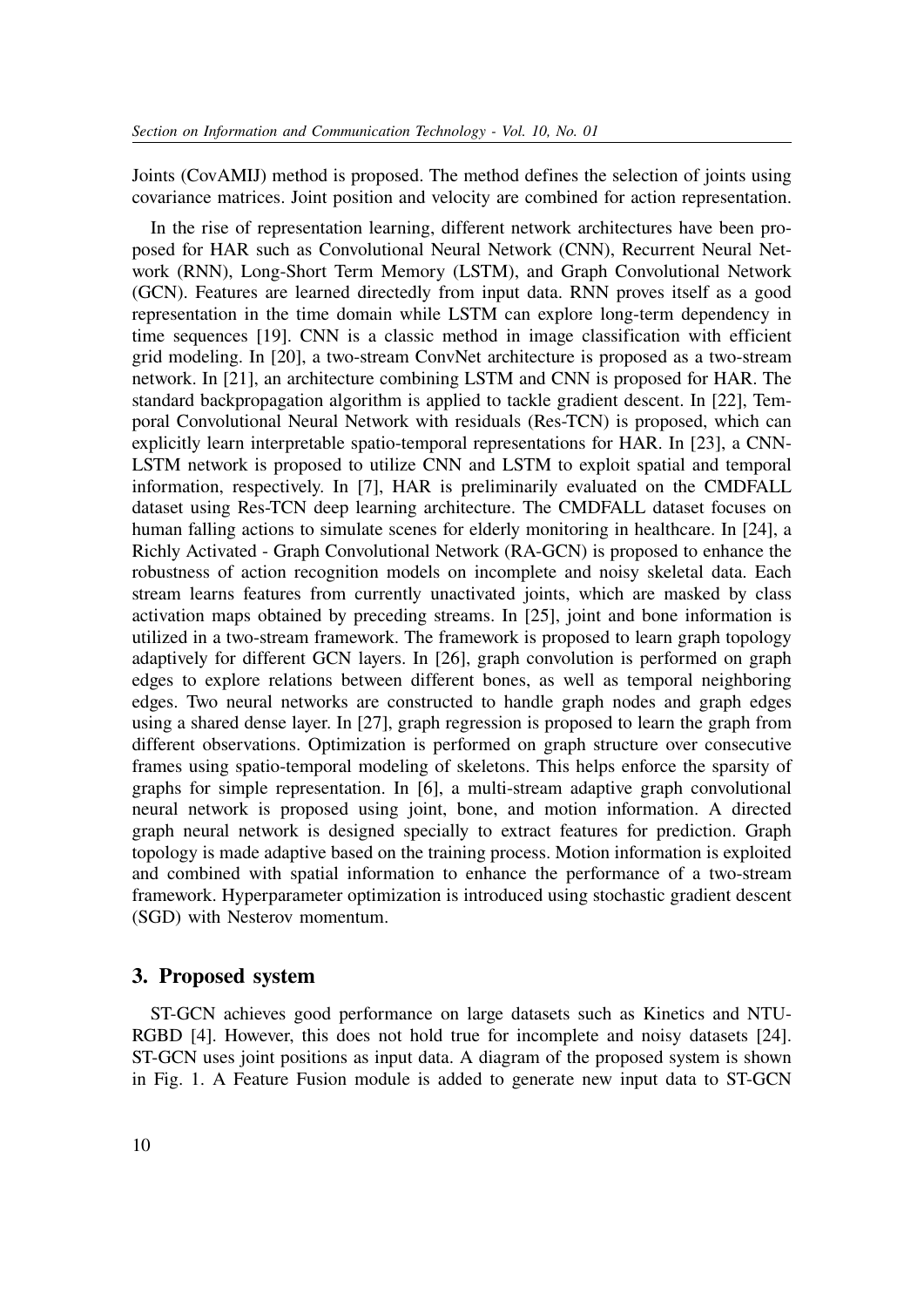using RJP and joint velocity. As each sample has a different number of frames, all samples are normalized to the same length by zero paddings.



*Fig. 1. The proposed system.*

A Batch Normalization (BN) layer is applied at the beginning of ST-GCN to normalize data. A stack of basic blocks with the same order as in [25] is added. There are ten basic blocks in the proposed system, namely  $B_1, B_2, \ldots, B_{10}$ . The first four blocks have 64 channels, the next three blocks have 128 channels and the last three blocks have 256 channels. A global average pooling (GAP) layer is added to form feature maps into the same size. Data are finally passed through a softmax classifier.

A diagram of each basic block is shown in Fig. 2. The basic block consists of a Spatial GCN (Convs), a BN, a ReLU, a Dropout, a temporal GCN (Convt), a BN, and a ReLU layer. Random dropout with a drop rate of 0.5 is applied to prevent overfitting. A residual link is added to stabilize the training.



*Fig. 2. Spatial-Temporal basic block.*

### *3.1. Feature Fusion*

RJP and joint velocity, as well as their combination, are well-established features for HAR using handcraft feature extraction [10], [16]. Joint offsets are invariant to translation and view changes, so HAR using joint offsets is more robust than using the absolute joint positions. For instance, the *high arm wave* action is better described by relative positions from joints to the center joint in the skeletal model rather than the absolute positions of joints in 3D space. For actions such as *hammer* and *hand catch* in the MICA-Action3D dataset, there are many similar poses so these actions are of high similarity. It is worth noticing that the velocity of the right hand in the *hammer* action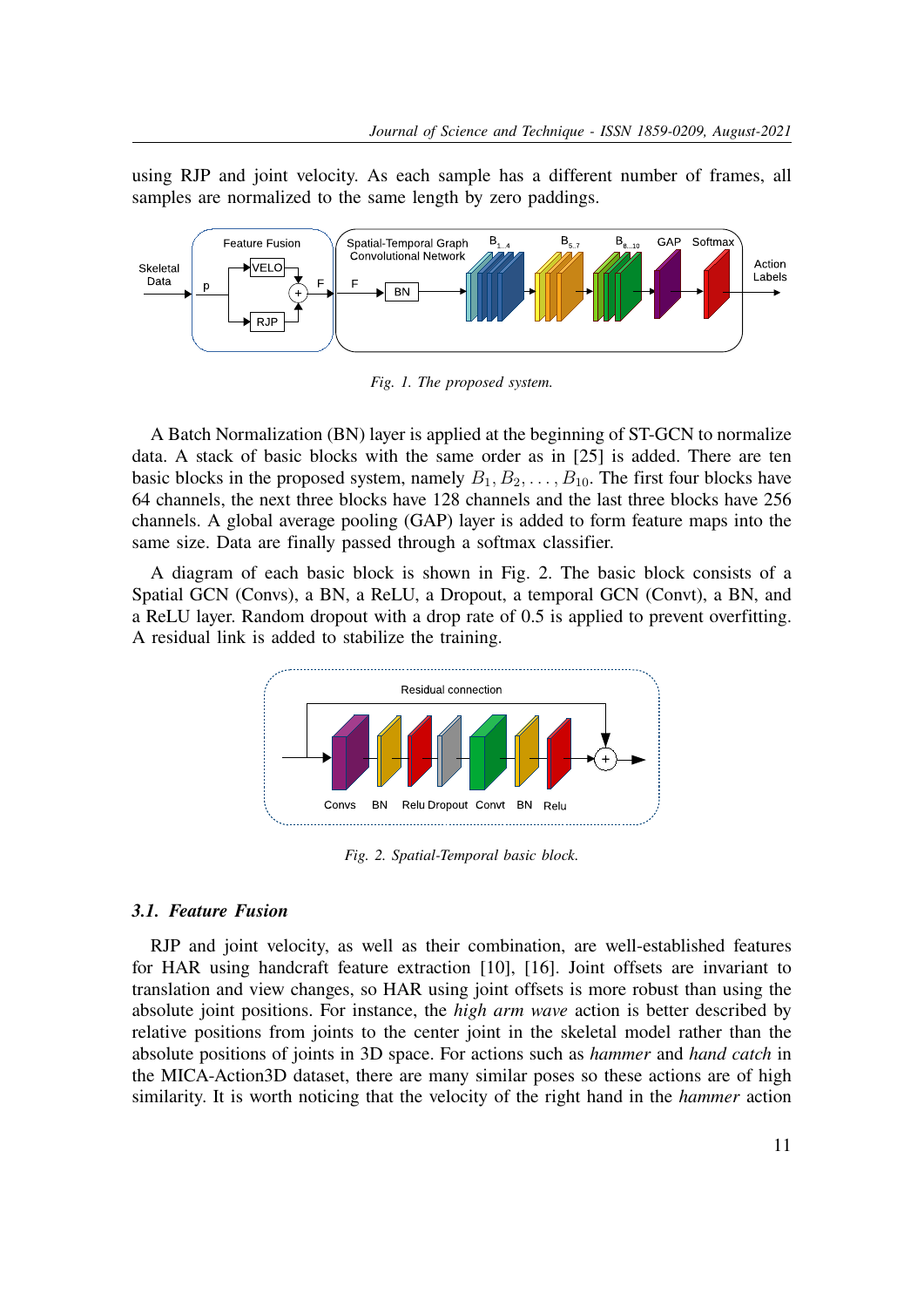is faster than in the *hand catch* action when moving down. So joint velocity is also an important feature. In this work, RJP and joint velocity are combined in the Feature Fusion module for data pre-processing before feeding the data to ST-GCN.

Coordinates of the  $i^{th}$  joint in frame t can be expressed as:

$$
p_i(t) = [x_i(t), y_i(t), z_i(t)]
$$
\n(1)

The human skeleton at time frame  $t$  composes of  $N$  joints:

$$
p(t) = [p_0(t), p_1(t), \dots, p_{N-1}(t)]
$$
\n(2)

Relative Joint Positions (RJP) are defined as the offsets between joints to the center joint  $p_c$  of the skeletal model as shown in Fig. 3. The middle spine joint in the skeletal model is selected as the center joint  $p_c$ . RJP can be mathematically expressed as:



*Fig. 3. RJPs are defined as spatial offsets between joints to the center joint.*

$$
RJP_i(t) = p_i(t) - p_c(t)
$$
\n(3)

with  $i = 0, 1, \ldots, N - 1$ .

Motivated by the bio-mechanic-based method in [16], we take joint velocity  $VELO(t)$ as a feature to represent human actions. These can be seen as the first-order derivatives of joint positions. The velocity of the  $i^{th}$  joint at frame t is defined as:

$$
VELOi(t) = pi(t+2) - pi(t)
$$
\n(4)

with  $i = 0, 1, ..., N - 1$ .

Joint velocity in the last two frames is set equal to their neighboring frame. Feature vectors F are created by combining  $RJP(t)$  with  $VELO(t)$ :

$$
F(t) = [RJP(t), VELO(t)]\tag{5}
$$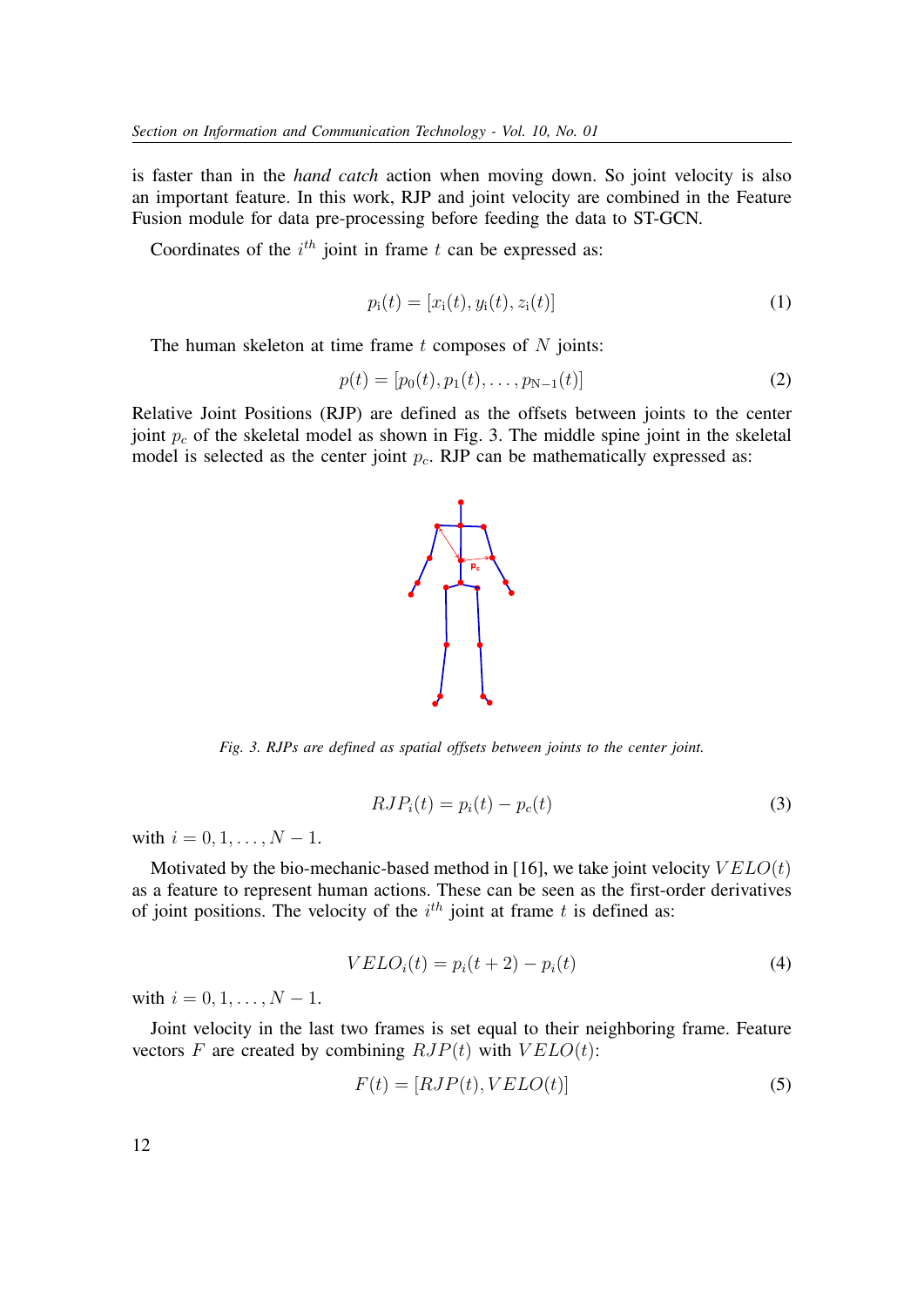Output data of feature fusion module are matrices of size  $2C \times T \times N \times M$ , whereas:

- $\bullet$  C is the number of joint coordinate dimensions (aka. the number of channels). The value is three for dimensions  $x, y, z$ .
- T is the maximum number of frames for action representation in each dataset.  $T = 600$  for CMDFALL and  $T = 175$  for MICA-Action3D. Skeletal sequences that are shorter than  $T$  are padded by zeros to the same length  $T$  for each dataset.
- N is the joint quantity in the skeletal model.  $N = 20$  for both CMDFALL and MICA-Action3D.
- M is the maximum number of persons in each frame.  $M = 1$  for both CMDFALL and MICA-Action3D.

In our proposed framework, input data to ST-GCN are the combination of RJP and joint velocity, not absolute joint positions as in the original ST-GCN scheme.

#### *3.2. Spatial-Temporal Graph Convolutional Network*

ST-GCN is a deep learning network that processes graph-structured data to output labels. The graph is used as a representation of the skeletal sequences. An undirectional graph  $G = (V, E)$  is constructed on a skeletal sequence with N joints and T frames to represent both intra-frame and inter-frame links. In this graph, joints in each skeletal sequence are included in the node set  $V = \{v_{ti} | t = 1, \ldots, T, i = 1, \ldots, N\}$ . Inputs to ST-GCN are absolute joint coordinates. The graph is naturally defined in two steps. Firstly, joints in each frame are connected to form spatial edges according to the natural connectivity of the skeletal model. Denote natural intra-frame connections in each frame as  $E_S = \{v_{ti}v_{tj} \mid (i,j) \in H\}$ , where H is the set of connected joint pairs. Secondly, each joint is connected to the same joint in consecutive frames to form temporal edges  $E_T = \{v_{ti}v_{(t+1)i}\}\.$  This graph enables ST-GCN to work with various skeletal models.

The convolution operation for the graph is extended from the convolution operation for 2D images. Output feature in image convolution is a 2D grid with the same size as the input using stride one and padding. For a convolutional with a kernel size of  $K \times K$ , input feature maps  $f_{in}$  and number of channel C, output value at spatial position x can be expressed as [4]:

$$
f_{\text{out}}(\mathbf{x}) = \sum_{h=1}^{K} \sum_{w=1}^{K} f_{\text{in}}(\mathbf{p}(\mathbf{x}, h, w)) \cdot \mathbf{w}(h, w)
$$
(6)

where  $p$  is the sampling function and  $w$  is the weight function. For image convolution, sampling function can be written as  $p(x, h, w) = x + p'(h, w)$ . As the input location x has no bearing on the weight function, weights are applied to all pixels on the image. Convolution operation on graphs is defined by extending the above formulation on feature maps of the graph  $V_t$ . The feature map is denoted as  $f_{in}^t : V_t \to R^c$ .

For images, the sampling function  $p(h, w)$  for each pixel is defined based on its neighboring pixels. For graphs, the sampling function of a node  $v_{ti}$  is defined on the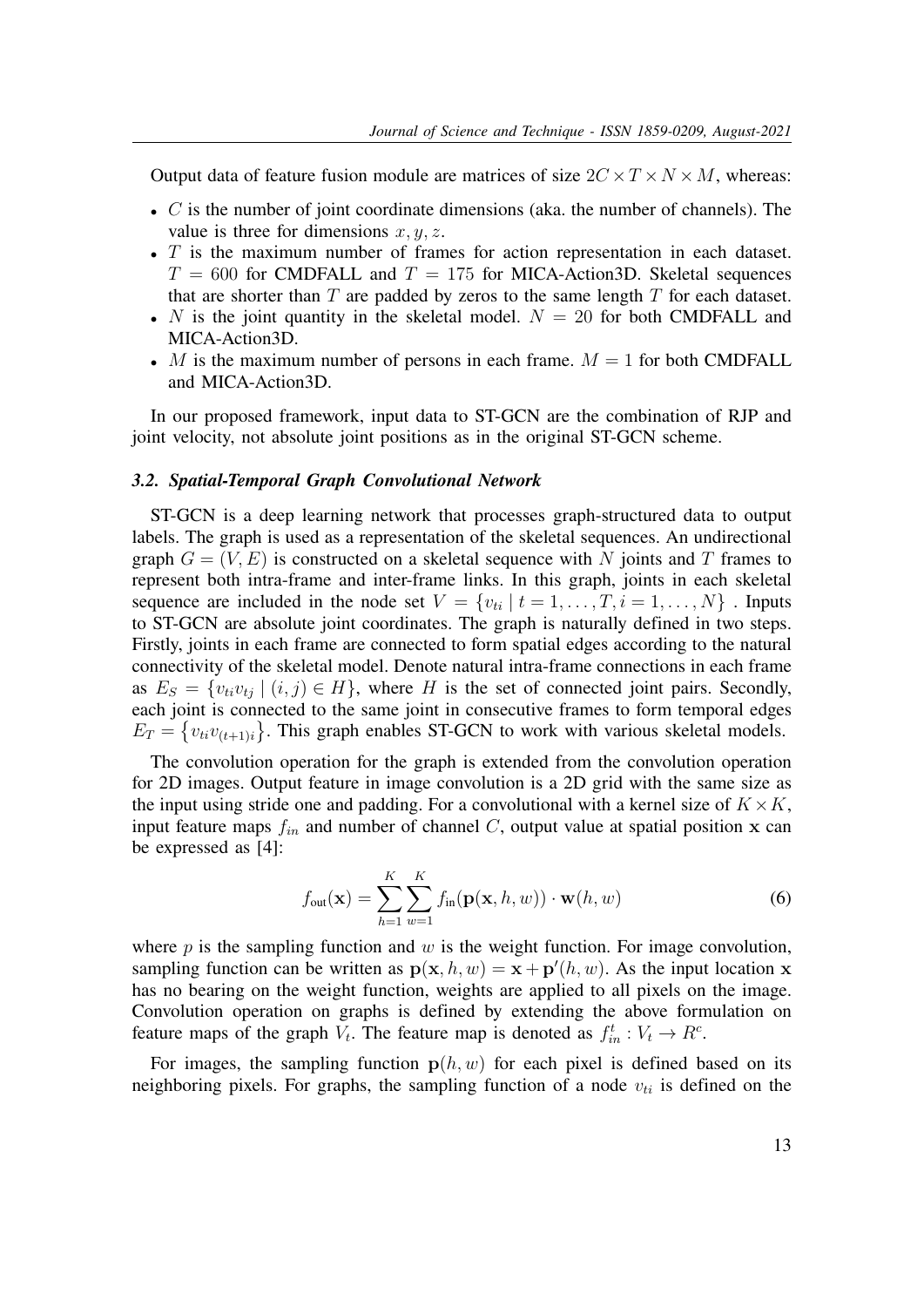neighbor set  $B(v_{ti}) = \{v_{ti} \mid d(v_{ti}, v_{ti}) \leq D\}$  where  $d(v_{ti}, v_{ti})$  denotes the shortest path from  $v_{ti}$  to  $v_{ti}$ . The sampling function can be written as:

$$
\mathbf{p}\left(v_{ti}, v_{tj}\right) = v_{tj} \tag{7}
$$

In image convolution, a natural grid exists for each pixel. Neighboring pixels have a fixed spatial order. The weight function is a tensor of dimensions  $(c, K, K)$ . There is no such implicit arrangement for graphs. In [28], the order is assigned by labeling around the root node to construct the weight function. Instead of unique labeling to all neighbor nodes, the neighbor set  $B(v_{ti})$  of  $v_{ti}$  is partitioned into K subsets. A numeric label is assigned to each subset. Weight function can be expressed as:

$$
\mathbf{w}\left(v_{ti}, v_{tj}\right) = \mathbf{w}'\left(l_{ti}\left(v_{tj}\right)\right) \tag{8}
$$

With the above sampling function and weight function, spatial graph convolution can be expressed as:

$$
f_{\text{out}}(v_{ti}) = \sum_{v_{tj} \in B(v_{ti})} \frac{1}{Z_{ti}(v_{tj})} f_{in} \left( \mathbf{p} \left( v_{ti}, v_{tj} \right) \right) \cdot \mathbf{w} \left( v_{ti}, v_{tj} \right) \tag{9}
$$

where  $Z_{ti}$  ( $v_{ti}$ ) is the normalizing term included to balance the contribution of different subsets to output. For temporal graph modeling, convolution is computed for every single joint along with all frames in skeletal sequence same as in [4]. Let  $\Gamma$  be the temporal kernel size, temporally connected joints are in the neighbor node set:

$$
B(v_{ti}) = \{v_{qj} | d(v_{tj}, v_{ti}) \le K, |q - t| \le \lfloor \Gamma/2 \rfloor\}
$$
 (10)

Label map for the neighborhood of  $v_{ti}$  is defined as:

$$
l_{ST}(v_{qj}) = l_{ti}(v_{tj}) + (q - t + \lfloor \Gamma/2 \rfloor) \times K \tag{11}
$$

where  $l_{ti}$  ( $v_{tj}$ ) is label mapping for  $v_{ti}$ . Spatial edges are represented by adjacent matrix A. ST-GCN can be implemented using the formula [29]:

$$
\mathbf{f}_{\text{out}} = \boldsymbol{\Lambda}^{-\frac{1}{2}} (\mathbf{A} + \mathbf{I}) \boldsymbol{\Lambda}^{-\frac{1}{2}} \mathbf{f}_{\text{in}} \mathbf{W}
$$
 (12)

where  $\Lambda^{ii} = \sum_j (A^{ij} + I^{ij})$ . Identity matrix *I* is added to the adjacent matrix to include self joint connections.

#### *3.3. Hyperparameter optimization*

Experiments are conducted using the PyTorch framework. In this paper, hyperparameter optimization same as in [6] is applied. A stochastic gradient descent algorithm with Nesterov momentum is used as the optimization algorithm. Loss function using crossentropy is used to back-propagate gradients. The learning rate is 0.1 and it is divided by 10 at the thirtieth and fortieth epoch. The setting value of weight decay is 0.0001. Learning rate warm-up is applied for the first five epochs. The model is trained in 50 epochs. Details on hyperparameter optimization are summarized in Table 1.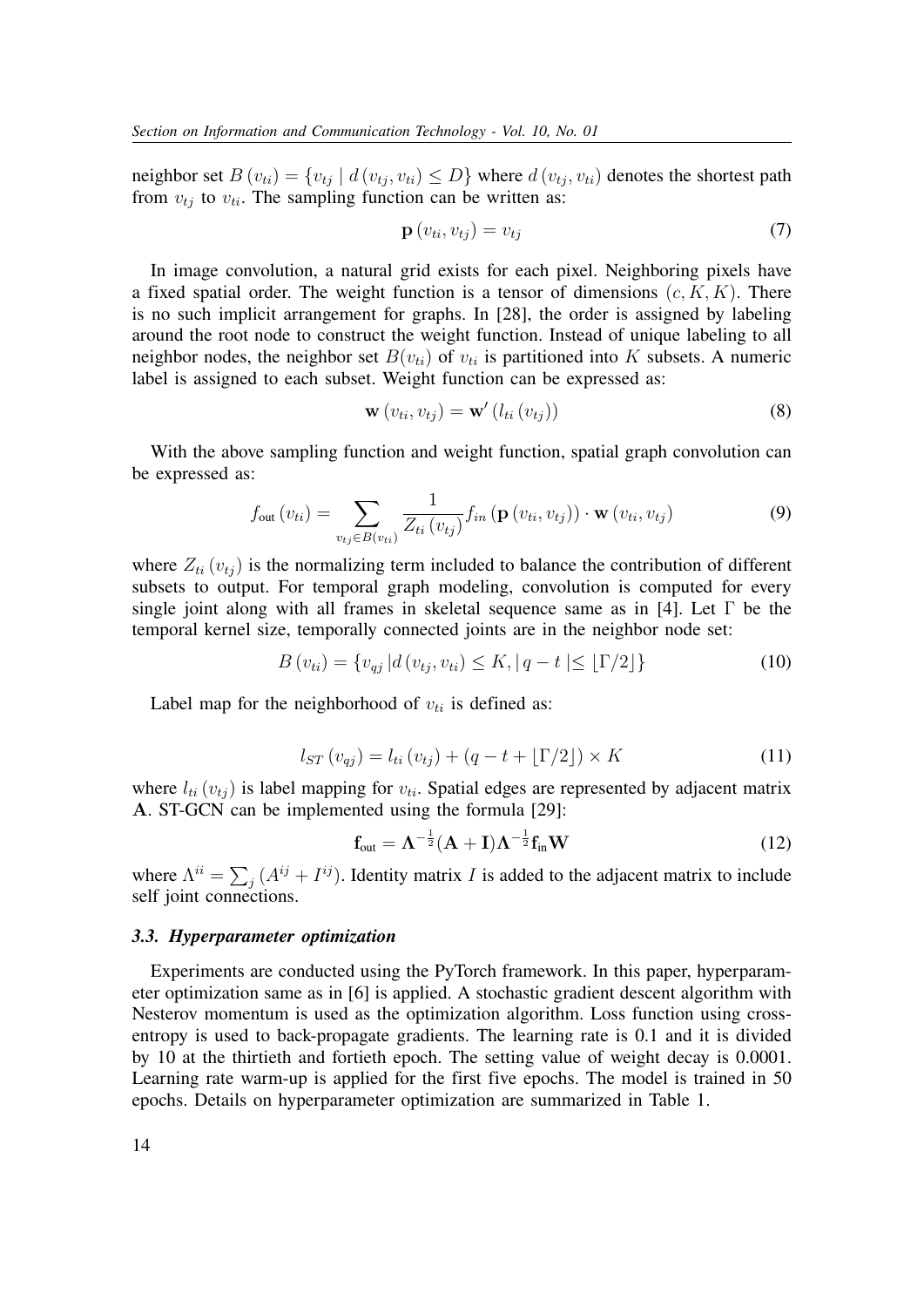|  |  | Table 1. Hyperparameter optimization |
|--|--|--------------------------------------|
|  |  |                                      |

| No. | <b>Hyperparameter</b>      | <b>ST-GCN</b>    | <b>Proposed</b> |
|-----|----------------------------|------------------|-----------------|
|     | adjust_lr<br>warm_up_epoch | [10, 30]<br>None | [30, 40]        |

## **4. Experiment and evaluation**

### *4.1. Evaluation datasets*

The proposed method is evaluated on the challenging dataset CMDFALL [7] and our newly-built dataset MICA-Action3D [8]. On both datasets, half subjects are used for training, while the other half is used for testing.

**CMDFALL dataset:** The dataset is built to evaluate algorithms to detect human falling action in healthcare applications such as elderly monitoring [7]. Elderly falling detection may help alert family members or medical staff to offer medical treatment in time. There are seven Kinect sensors used as ambient sensors. Each subject wears two wireless accelerometers. There are 20 action classes, performed by 50 subjects with ages ranging from 21 to 40. The subjects include 30 males and 20 females. The list of actions in the CMDFALL dataset is shown in Table 2. In this paper, evaluation is performed on data from Kinect view 3 as recommended by the authors of the dataset [7]. Skeletal data from Kinect view 3 contains 1,963 action samples. As the CMDFALL dataset focuses on falling actions, there exists serious noise in skeletal data. The reason is that the Kinect sensor is designed for video gaming so its skeleton tracking algorithm only works well for subjects in standing poses. CMDFALL focuses on falling actions with many different non-standing poses.

| <b>Action ID</b> | <b>Action name</b> | <b>Action ID</b> | <b>Action name</b>           |
|------------------|--------------------|------------------|------------------------------|
|                  | walk               | 11               | right fall                   |
| 2                | run slowly         | 12               | crawl                        |
| 3                | static jump        | 13               | sit on chair then stand up   |
| 4                | move hand and leg  | 14               | move chair                   |
| 5                | left hand pick up  | 15               | sit on chair then fall left  |
| 6                | right hand pick up | 16               | sit on chair then fall right |
| 7                | stagger            | 17               | sit on bed and stand up      |
| 8                | front fall         | 18               | lie on bed and sit up        |
| 9                | back fall          | 19               | lie on bed and fall left     |
| 10               | left fall          | 20               | lie on bed and fall right    |

*Table 2. List of actions in CMDFALL dataset*

**MICA-Action3D dataset:** The dataset data are collected by a Kinect sensor [8]. The dataset is built by ourselves based on the list of 20 action classes in MSR-Action3D [9] as shown in Table 3. These actions are the interactions between humans with game consoles. There are 20 subjects, each subject performs one action two or three times.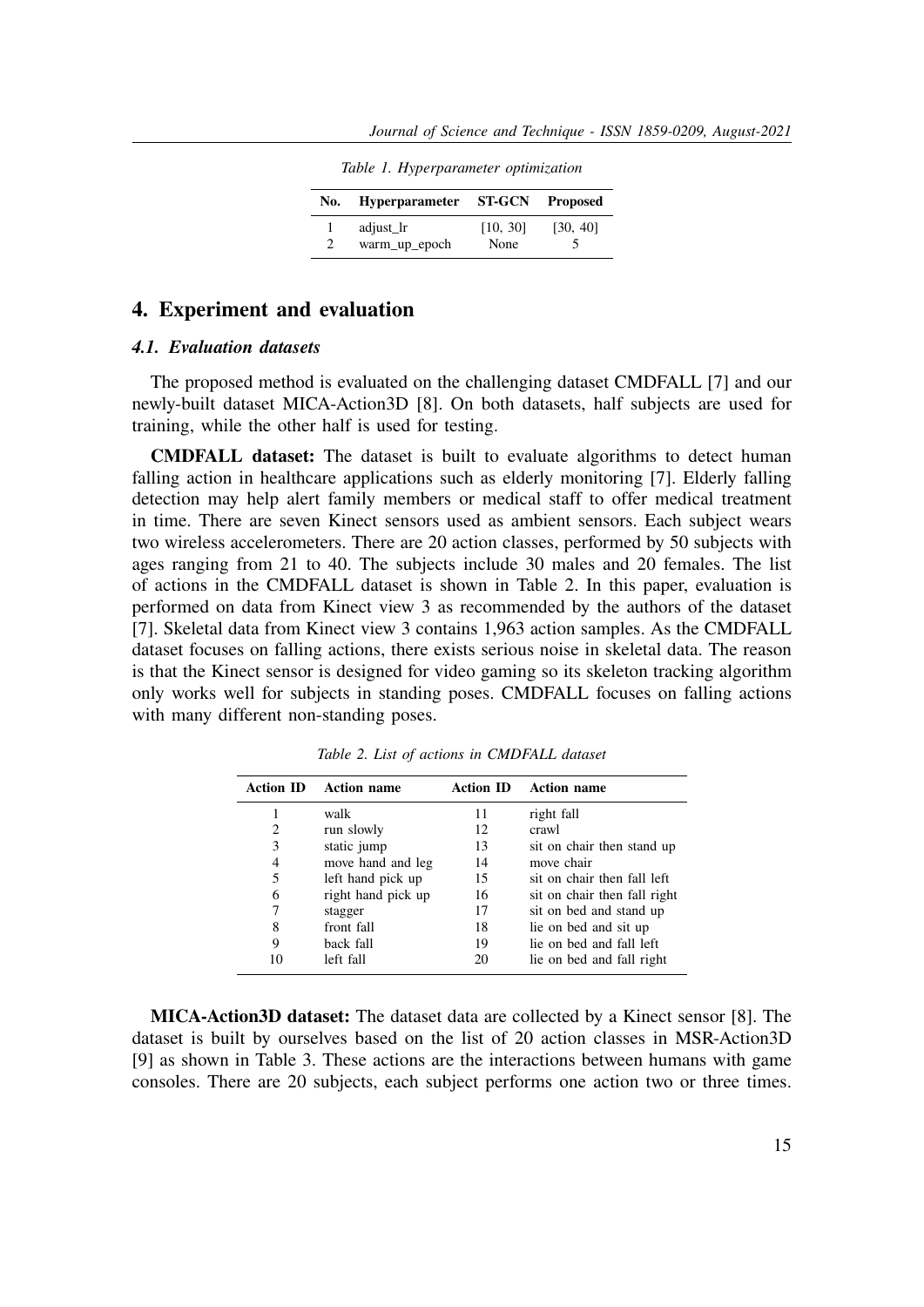There are 1,196 action samples in total. A sample frame from the MICA-Action3D dataset is shown in Fig. 4 with color, depth, and skeletal data.



*Fig. 4. Sample frame in MICA-Action3D.*

|    | <b>Action ID</b> Action name |    | <b>Action ID</b> Action name |
|----|------------------------------|----|------------------------------|
|    | high arm wave                | 11 | two-hand wave                |
| 2  | horizontal arm wave          | 12 | side boxing                  |
| 3  | hammer                       | 13 | bend                         |
| 4  | hand catch                   | 14 | forward kick                 |
| 5  | forward punch                | 15 | side kick                    |
| 6  | high throw                   | 16 | jogging                      |
|    | $draw \ X$                   | 17 | tennis swing                 |
| 8  | draw tick                    | 18 | tennis serve                 |
| 9  | draw circle                  | 19 | golf swing                   |
| 10 | hand clap                    | 20 | pick-up and throw            |

*Table 3. List of actions in MICA-Action3D dataset*

#### *4.2. Experimental results*

As shown in Table 4, performance is significantly improved by introducing a Feature Fusion module for data pre-processing. Our proposed method achieves an F1-score of up to 70.68% on the CMDFALL dataset while the F1-score of ST-GCN is only 51.16%. The confusion matrix on the CMDFALL dataset is shown in Fig. 5. Confusion on the CMDFALL dataset mainly happens to *right fall* and *left fall* actions. In these actions, subjects lie on the ground after falling so serious noise occurs in skeletal data. As shown in Fig. 7, skeletal data contains serious noise inherently for non-standing human poses. Such serious noise degrades action recognition performance. Besides, an action can be observed from different views and directions to the Kinect sensor. For instance,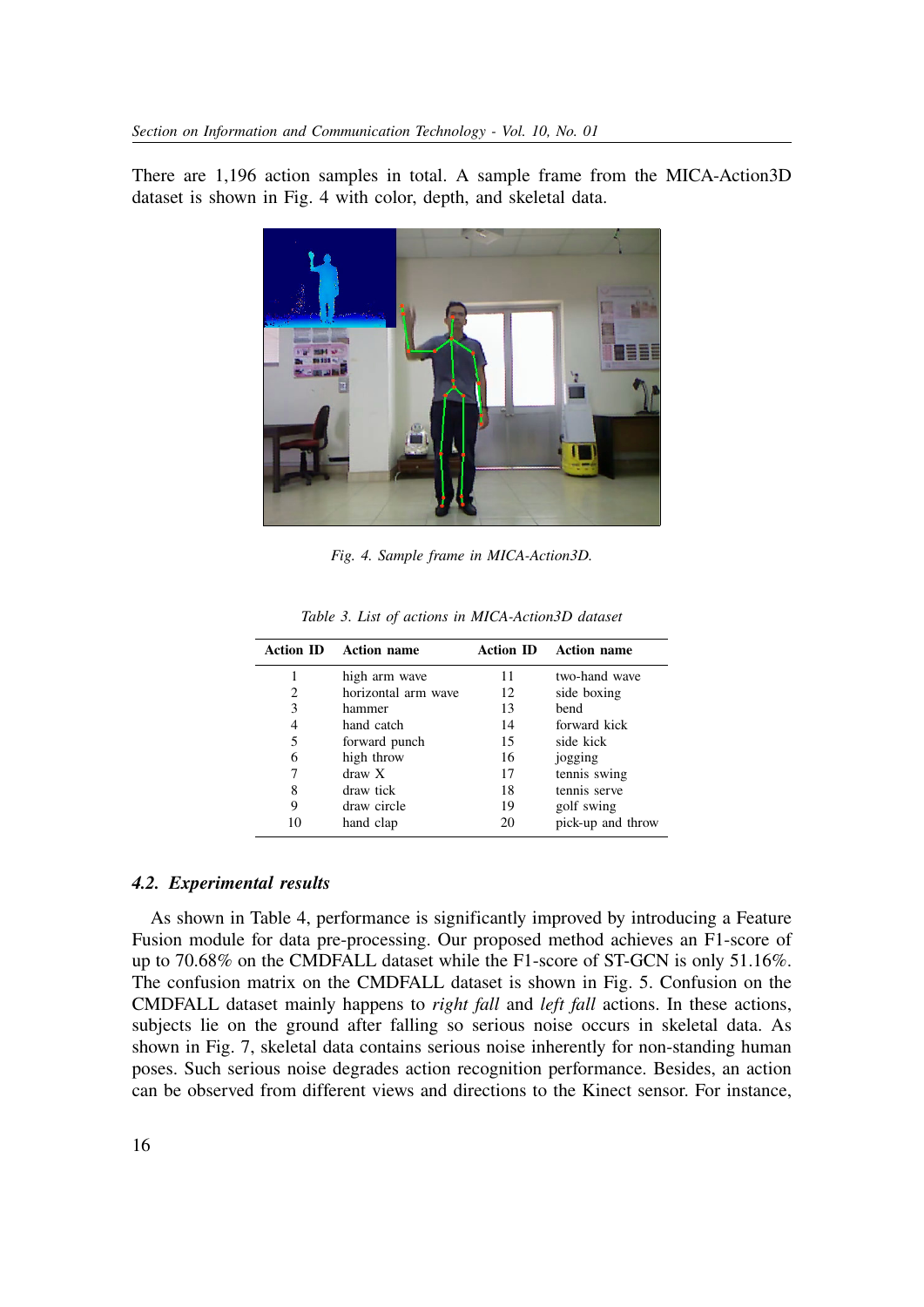| No. | Method                            | Precision $(\% )$ | <b>Recall</b> $(\% )$ | F1(%) |
|-----|-----------------------------------|-------------------|-----------------------|-------|
|     | Res-TCN, CVPRW 2017 [22]          |                   |                       | 39.38 |
| 2   | CNN, 2019 [19]                    | 48.68             | 41.78                 | 40.34 |
| 3   | CNN-LSTM, 2018 [23]               | 45.24             | 40.58                 | 39.24 |
| 4   | CNN-Velocity, MAPR 2019 [19]      | 49.97             | 47.89                 | 46.13 |
| 5   | CNN-LSTM-Velocity, MAPR 2019 [19] | 47.64             | 46.51                 | 45.23 |
| 6   | RA-GCN, ICIP 2019 [24]            | 61.18             | 59.28                 | 58.63 |
|     | CovMIJ, KSE 2018 [18]             |                   |                       | 62.5  |
| 8   | CovAMIJ, MTAP 2021 [8]            |                   |                       | 64    |
| 9   | ST-GCN, AAAI 2018 [4]             | 52.33             | 53.99                 | 51.16 |
| 10  | <b>Proposed</b>                   | 72.05             | 70.57                 | 70.68 |

*Table 4. Performance evaluation on CMDFALL dataset*

*Table 5. Performance evaluation on MICA-Action3D dataset*

| No. | Method                                   | Precision $(\% )$ | Recall $(\% )$ | F1(%)          |
|-----|------------------------------------------|-------------------|----------------|----------------|
|     | ST-GCN, AAAI 2018 [4]<br><b>Proposed</b> | 83.64<br>96.70    | 83.41<br>96.65 | 82.82<br>96.62 |
|     |                                          |                   |                |                |

recognizing action by left hand or right hand can easily be confused. Similarly, the definition of *left/right* in *right fall* and *left fall* is to the subject, not to Kinect sensor's viewpoint. It can be seen that the CNN-LSTM-Velocity method only achieves an F1 score of 45.23% on CMDFALL. To apply CNN to HAR, the skeletal data are converted into images. Some relations between joints in the skeletal structure are lost during this conversion process. ST-GCN-based methods show superior performance to CNN-based methods since ST-GCN can represent the skeletal structure as graphs, not as images for CNN-based methods. To further confirm the robustness of the proposed method, evaluation is performed on our newly-built dataset MICA-Action3D as shown in Table 5. MICA-Action3D is constructed based on the actions defined in MSR-Action3D [9]. The confusion matrix on the MICA-Action3D dataset is shown in Fig. 6. F1-scores of ST-GCN and the proposed method are 82.82% and 96.62%, respectively. As can be seen in the confusion matrix of MICA-Action3D, recognition results are comparatively high among all action classes. The reason is that action classes in MICA-Action3D are more discriminate than in CMDFALL. By using the proposed method, the inter-class similarity can be resolved. As shown in Fig. 9, similar actions such as *high arm wave*, *draw X*, *draw circle* can be separated. Also, some actions with noise in MICA-Action3D as shown in Fig. 8 still achieves good performance. As shown from the confusion matrix for MICA-Action3D, the accuracy rate is 100% for *bend* and *tennis swing* actions, while it is 92% for *high arm wave*. In terms of handling noise issues on skeletal data, the CMDFALL dataset mainly focuses on falling actions so noise in skeletal data is very serious, which leads to poor classification results. It requires more investigation on correcting skeletal data on actions with the complex shape of the skeleton model. This suggests future research direction. The proposed method includes feature fusion between joint velocity and RJP with hyperparameter optimization to ST-GCN. To examine the contribution of every single step in the proposed method, evaluation is performed on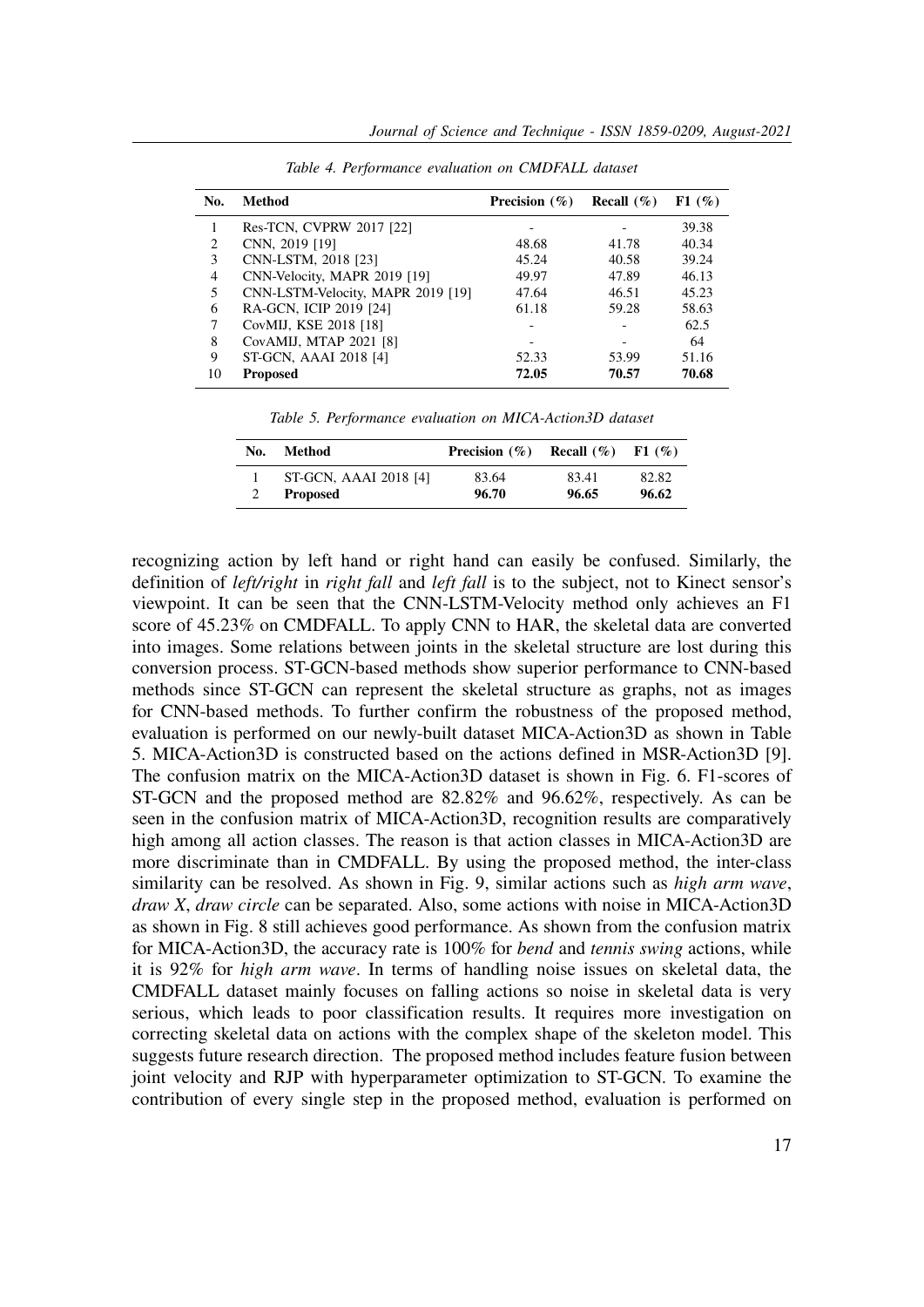

*Fig. 5. Confusion matrix on CMDFALL dataset.*

the CMDFALL dataset by applying every single step separately as shown in Table 6. For the original ST-GCN using absolute joint positions, the F1 score is 51.16%. By using RJP and joint velocity separately instead of absolute joint positions, the F1 scores are 53.05% and 54.87%, respectively. By fusing RJP and joint velocity, the system achieves an F1 score of 59.47%. It can be seen that hyperparameter optimization also plays an important role in the proposed method. However, introducing hyperparameter optimization alone to ST-GCN achieves an F1-score of 55.05% while combining with feature fusion achieves an F1-score of up to 70.68%.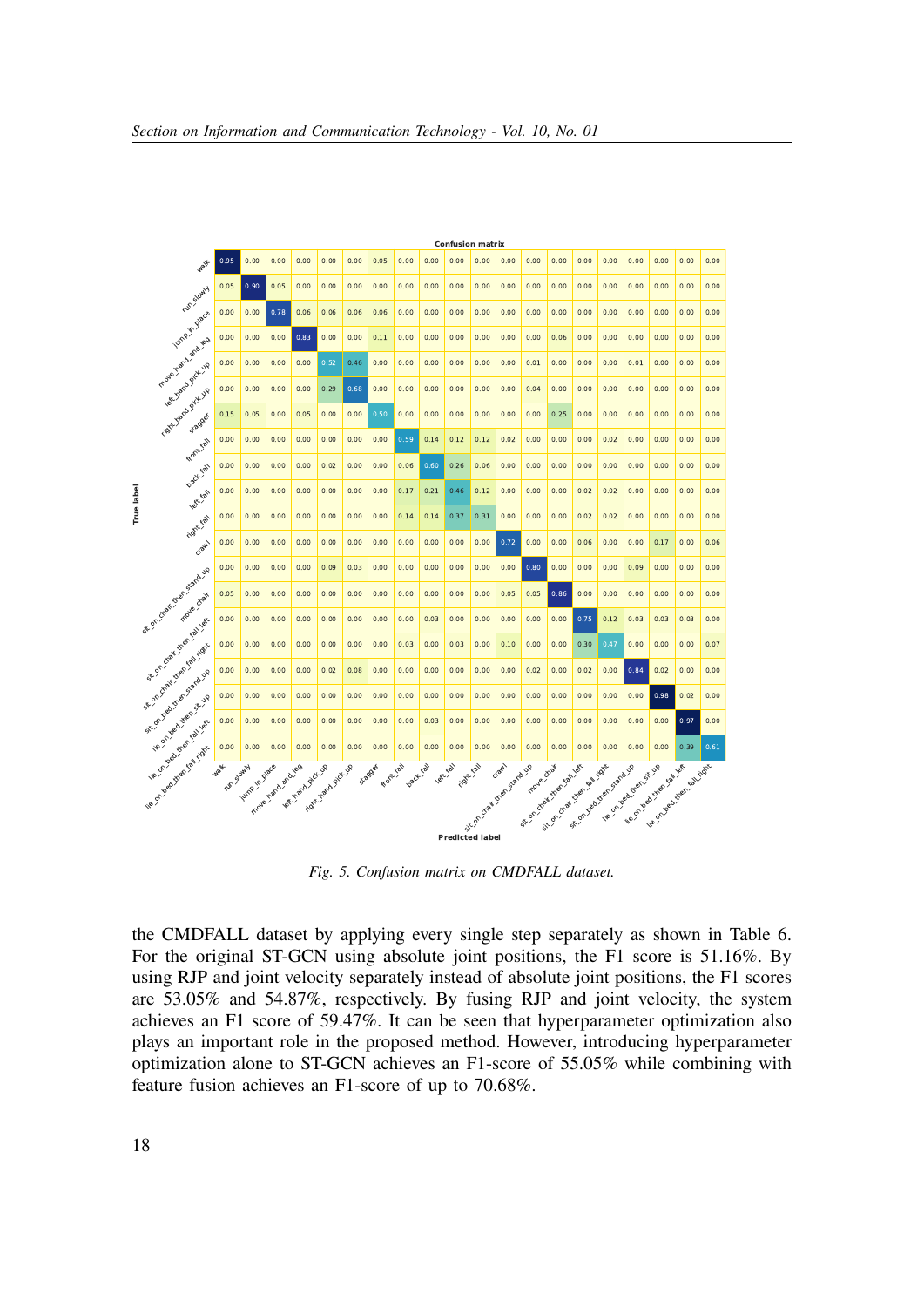|            |                                   |                  |        |            |               |            |      |                   |             |           | <b>Confusion matrix</b> |             |      |                             |           |      |                                |             |             |                     |      |
|------------|-----------------------------------|------------------|--------|------------|---------------|------------|------|-------------------|-------------|-----------|-------------------------|-------------|------|-----------------------------|-----------|------|--------------------------------|-------------|-------------|---------------------|------|
|            |                                   | 0.91             | 0.00   | 0.00       | 0.00          | 0.00       | 0.00 | 0.00              | 0.04        | 0.00      | 0.00                    | 0.00        | 0.00 | 0.00                        | 0.00      | 0.00 | 0.04                           | 0.00        | 0.00        | 0.00                | 0.00 |
|            | night am wave                     | 0.00             | 0.92   | 0.00       | 0.00          | 0.04       | 0.00 | 0.00              | 0.04        | 0.00      | 0.00                    | 0.00        | 0.00 | 0.00                        | 0.00      | 0.00 | 0.00                           | 0.00        | 0.00        | 0.00                | 0.00 |
|            | horizona amusove                  | 0.00             | 0.00   | 1.00       | 0.00          | 0.00       | 0.00 | 0.00              | 0.00        | 0.00      | 0.00                    | 0.00        | 0.00 | 0.00                        | 0.00      | 0.00 | 0.00                           | 0.00        | 0.00        | 0.00                | 0.00 |
|            | nand carch                        | 0.00             | 0.00   | 0.00       | 1.00          | 0.00       | 0.00 | 0.00              | 0.00        | 0.00      | 0.00                    | 0.00        | 0.00 | 0.00                        | 0.00      | 0.00 | 0.00                           | 0.00        | 0.00        | 0.00                | 0.00 |
|            |                                   | 0.00             | 0.00   | 0.00       | 0.00          | 1.00       | 0.00 | 0.00              | 0.00        | 0.00      | 0.00                    | 0.00        | 0.00 | 0.00                        | 0.00      | 0.00 | 0.00                           | 0.00        | 0.00        | 0.00                | 0.00 |
|            | Forward punch<br>nigh throw       | 0.00             | 0.00   | 0.04       | 0.00          | 0.08       | 0.88 | 0.00              | 0.00        | 0.00      | 0.00                    | 0.00        | 0.00 | 0.00                        | 0.00      | 0.00 | 0.00                           | 0.00        | 0.00        | 0.00                | 0.00 |
|            | draw+                             | 0.00             | 0.04   | 0.00       | 0.00          | 0.00       | 0.04 | 0.88              | 0.00        | 0.04      | 0.00                    | 0.00        | 0.00 | 0.00                        | 0.00      | 0.00 | 0.00                           | 0.00        | 0.00        | 0.00                | 0.00 |
|            | draw tick                         | 0.08             | 0.00   | 0.00       | 0.00          | 0.00       | 0.00 | 0.00              | 0.88        | 0.04      | 0.00                    | 0.00        | 0.00 | 0.00                        | 0.00      | 0.00 | 0.00                           | 0.00        | 0.00        | 0.00                | 0.00 |
|            | draw circle                       | 0.00             | 0.00   | 0.00       | 0.00          | 0.00       | 0.00 | 0.04              | 0.00        | 0.96      | 0.00                    | 0.00        | 0.00 | 0.00                        | 0.00      | 0.00 | 0.00                           | 0.00        | 0.00        | 0.00                | 0.00 |
|            | nand dap                          | 0.00             | 0.00   | 0.00       | 0.00          | 0.00       | 0.00 | 0.00              | 0.00        | 0.00      | 1.00                    | 0.00        | 0.00 | 0.00                        | 0.00      | 0.00 | 0.00                           | 0.00        | 0.00        | 0.00                | 0.00 |
| True label |                                   | 0.00             | 0.00   | 0.00       | 0.00          | 0.00       | 0.00 | 0.00              | 0.00        | 0.00      | 0.00                    | 1.00        | 0.00 | 0.00                        | 0.00      | 0.00 | 0.00                           | 0.00        | 0.00        | 0.00                | 0.00 |
|            | Istigatowa Waye<br>Side boxing    | 0.00             | 0.00   | 0.00       | 0.00          | 0.00       | 0.00 | 0.00              | 0.00        | 0.00      | 0.00                    | 0.00        | 1.00 | 0.00                        | 0.00      | 0.00 | 0.00                           | 0.00        | 0.00        | 0.00                | 0.00 |
|            | <b>vendo</b>                      | 0.00             | 0.00   | 0.00       | 0.00          | 0.00       | 0.00 | 0.00              | 0.00        | 0.00      | 0.00                    | 0.00        | 0.00 | 1.00                        | 0.00      | 0.00 | 0.00                           | 0.00        | 0.00        | 0.00                | 0.00 |
|            |                                   | 0.00             | 0.00   | 0.00       | 0.00          | 0.00       | 0.00 | 0.00              | 0.00        | 0.00      | 0.00                    | 0.00        | 0.00 | 0.00                        | 1.00      | 0.00 | 0.00                           | 0.00        | 0.00        | 0.00                | 0.00 |
|            | Forward Kick<br>side kick         | 0.00             | 0.00   | 0.00       | 0.00          | 0.00       | 0.00 | 0.00              | 0.00        | 0.00      | 0.00                    | 0.00        | 0.00 | 0.00                        | 0.00      | 1.00 | 0.00                           | 0.00        | 0.00        | 0.00                | 0.00 |
|            | logging                           | 0.00             | 0.00   | 0.00       | 0.00          | 0.00       | 0.00 | 0.00              | 0.00        | 0.00      | 0.00                    | 0.00        | 0.00 | 0.00                        | 0.00      | 0.00 | 1.00                           | 0.00        | 0.00        | 0.00                | 0.00 |
|            |                                   | 0.00             | 0.00   | 0.00       | 0.00          | 0.00       | 0.00 | 0.00              | 0.00        | 0.00      | 0.00                    | 0.00        | 0.00 | 0.00                        | 0.00      | 0.00 | 0.00                           | 1.00        | 0.00        | 0.00                | 0.00 |
|            | vennis swing                      | 0.00             | 0.00   | 0.00       | 0.00          | 0.00       | 0.00 | 0.00              | 0.00        | 0.00      | 0.00                    | 0.00        | 0.00 | 0.00                        | 0.00      | 0.00 | 0.00                           | 0.00        | 1.00        | 0.00                | 0.00 |
|            | remnis serve<br>golf swing        | 0.00             | 0.00   | 0.00       | 0.00          | 0.00       | 0.00 | 0.00              | 0.00        | 0.00      | 0.00                    | 0.04        | 0.00 | 0.00                        | 0.00      | 0.00 | 0.00                           | 0.00        | 0.00        | 0.96                | 0.00 |
|            |                                   | 0.00             | 0.00   | 0.00       | 0.00          | 0.00       | 0.00 | 0.00              | 0.00        | 0.00      | 0.00                    | 0.00        | 0.00 | 0.04                        | 0.00      | 0.00 | 0.00                           | 0.00        | 0.00        | 0.00                | 0.96 |
|            | Pick-up and throw<br>nich am wave | norizona am-waie | nammer | nand catch | Forward punch | nigh throw |      | draw+<br>drawtick | draw circle | nand clap | Istio Trand Wave        | Side boxing |      | <b>vend</b><br>Forward Kick | side kick |      | <b>Yogoing</b><br>Yennis Swing | Yemis serve | Dooff Swing | Poletype and trices |      |
|            |                                   |                  |        |            |               |            |      |                   |             |           |                         |             |      |                             |           |      |                                |             |             |                     |      |
|            |                                   |                  |        |            |               |            |      |                   |             |           | <b>Predicted label</b>  |             |      |                             |           |      |                                |             |             |                     |      |

*Fig. 6. Confusion matrix on MICA-Action3D dataset.*

|  | Table 6. Performance when applying every single step in the proposed method on CMDFALL |  |  |  |  |  |  |  |  |  |  |
|--|----------------------------------------------------------------------------------------|--|--|--|--|--|--|--|--|--|--|
|--|----------------------------------------------------------------------------------------|--|--|--|--|--|--|--|--|--|--|

| No.          | Method                                 | Precision $(\%)$ | Recall $(\%)$ | F1(%) |
|--------------|----------------------------------------|------------------|---------------|-------|
|              | $ST-GCN + Absolute$ joint positions    | 52.33            | 53.99         | 51.16 |
| 2            | ST-GCN + Joint velocity                | 58.27            | 54.13         | 54.87 |
| 3            | $ST-GCN + RIP$                         | 55.76            | 54.22         | 53.05 |
| 4            | $ST-GCN + Hyperparameter$ optimization | 56.56            | 57.08         | 55.05 |
| 5            | $ST-GCN + RJP + Joint velocity$        | 61.23            | 60.35         | 59.47 |
| <sub>b</sub> | <b>Proposed</b>                        | 72.05            | 70.57         | 70.68 |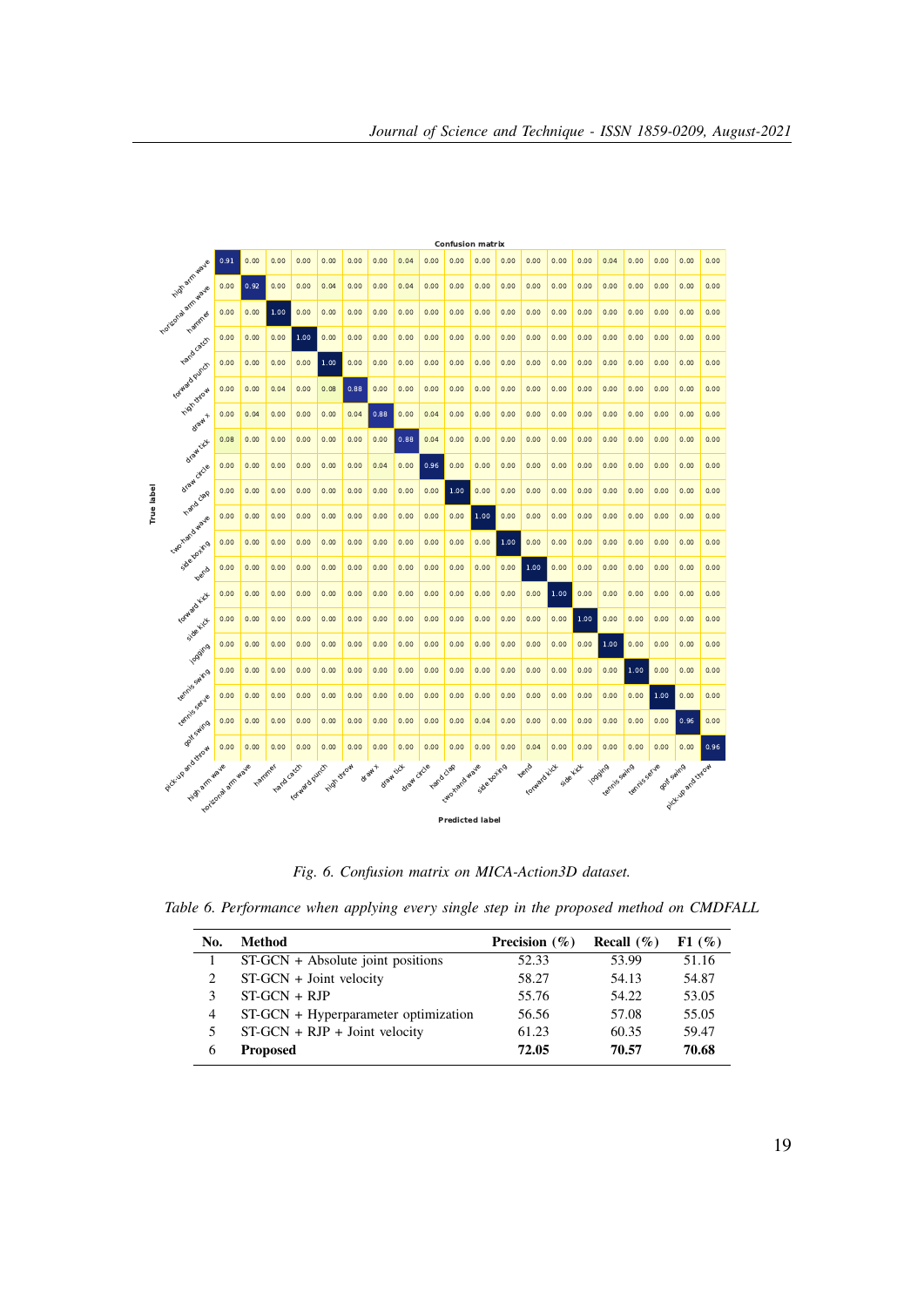

(a) *Left fall (subject ID: 01, event ID: 01)*



(b) *Right fall (subject ID: 08, event ID: 01) Fig. 7. Serious noise in left fall and right fall actions in CMDFALL.*



(a) *Bend (subject ID: 05, event ID: 01)*



(b) *Pick-up and throw (subject ID: 06, event ID: 01) Fig. 8. Noise in different actions in MICA-Action3D.*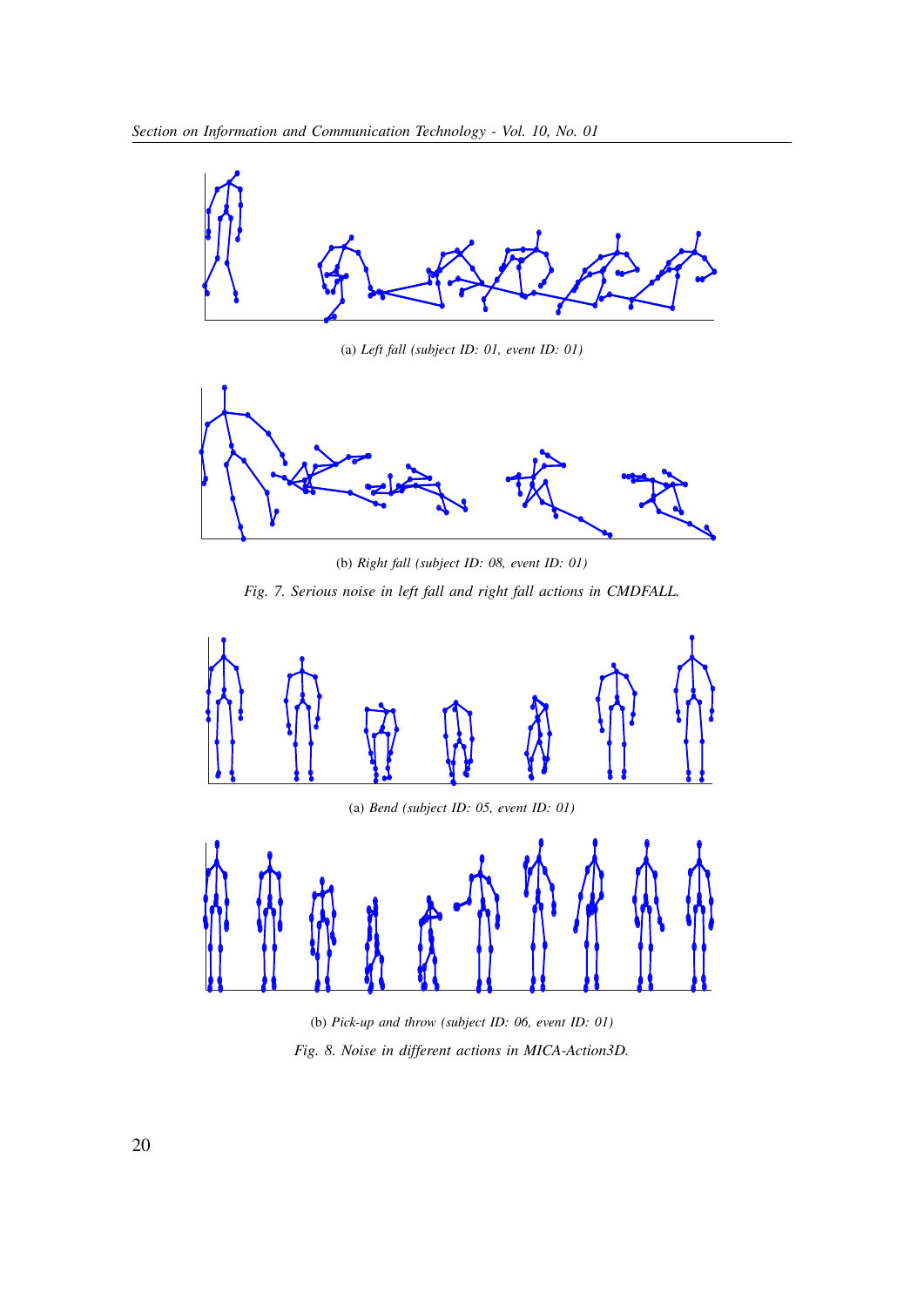

*Fig. 9. Sample frame of (a) high arm wave, (b) draw X, and (c) draw circle in MICA-Action3D.*

Experiments are implemented on a server with an Intel i7-8700 CPU, 32 GB memory, and a GeForce GTX 1080Ti GPU. Time consumption for training and testing is shown in Table 7. The proposed method outperforms the baseline method ST-GCN while time consumption for training/testing is of the same order. The reason is that by using RJP and joint velocity features, computation is mainly performed on sparse matrices so the computation is even more efficient than using the absolute joint positions. The training time required for ST-GCN on CMDFALL is 1,067 seconds while it is only 1,033 seconds for the proposed method.

*Table 7. Time consumption for training and testing*

| <b>Dataset</b> |        | Training time (s) |        | Testing time (s) | Number of |               | Testing time/sample (ms) |
|----------------|--------|-------------------|--------|------------------|-----------|---------------|--------------------------|
|                | ST-GCN | Proposed          | ST-GCN | Proposed         | samples   | <b>ST-GCN</b> | Proposed                 |
| CMDFALL        | 1.067  | .033              | 7.4    |                  | 792.      |               |                          |
| MICA-Action3D  | 244    | 217               |        | 4.4              | 478       |               |                          |

## **5. Conclusions and future works**

In this paper, an improved architecture of ST-GCN was proposed by introducing a Feature Fusion module for data pre-processing and applying hyperparameter optimization. The Feature Fusion module combines RJP and joint velocity as input data. Experiments on two evaluation datasets show that the proposed method achieves better performance than ST-GCN on challenging datasets. Future work might focus on noise reduction and self-correction in data pre-processing. The proposed framework will also be evaluated on other challenging datasets. We will further investigate the performance of the proposed method with skeleton data estimated from RGB image sequences.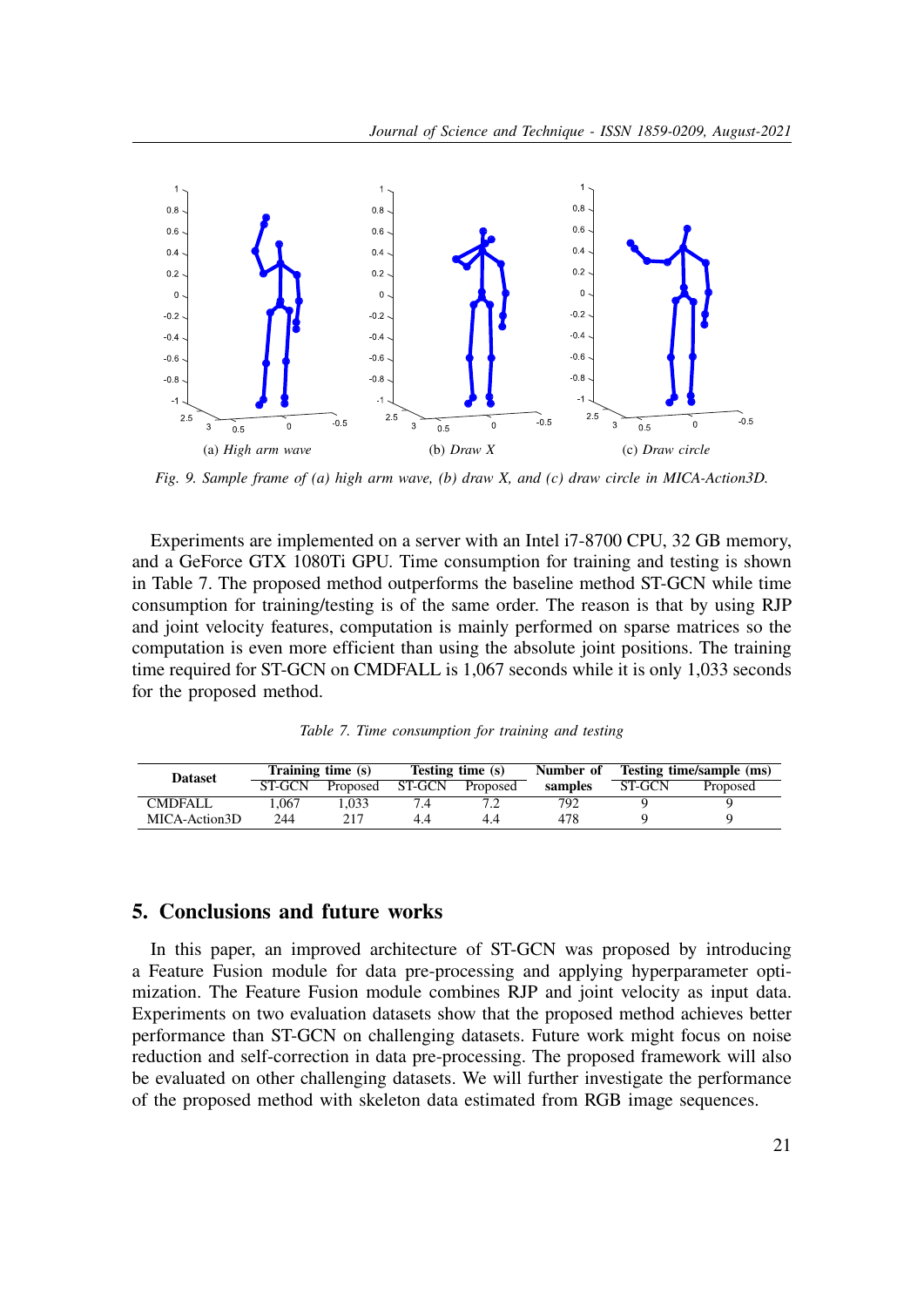## **Acknowledgment**

This research is funded by the Vietnam National Foundation for Science and Technology Development (NAFOSTED) under grant number 102.01-2017.12.

## **References**

- [1] S. Herath, M. Harandi, and F. Porikli, "Going deeper into action recognition: A survey," *Image and vision computing*, vol. 60, pp. 4–21, 2017.
- [2] Y. Kong and Y. Fu, "Human action recognition and prediction: A survey," *preprint arXiv:1806.11230*, 2018.
- [3] G. Johansson, "Visual perception of biological motion and a model for its analysis," *Perception & psychophysics*, vol. 14, no. 2, pp. 201–211, 1973.
- [4] S. Yan, Y. Xiong, and D. Lin, "Spatial temporal graph convolutional networks for skeleton-based action recognition," *arXiv preprint arXiv:1801.07455*, 2018.
- [5] D.-T. Pham, T.-N. Nguyen, T.-L. Le, and H. Vu, "Spatio-temporal representation for skeleton-based human action recognition," in *2020 International Conference on Multimedia Analysis and Pattern Recognition (MAPR)*, pp. 1–6, IEEE, 2020.
- [6] L. Shi, Y. Zhang, J. Cheng, and H. Lu, "Skeleton-based action recognition with multi-stream adaptive graph convolutional networks," *arXiv preprint arXiv:1912.06971*, 2019.
- [7] T.-H. Tran, T.-L. Le, D.-T. Pham, V.-N. Hoang, V.-M. Khong, Q.-T. Tran, T.-S. Nguyen, and C. Pham, "A multi-modal multi-view dataset for human fall analysis and preliminary investigation on modality," in *2018 24th International Conference on Pattern Recognition (ICPR)*, pp. 1947–1952, IEEE, 2018.
- [8] V.-T. Nguyen, T.-N. Nguyen, T.-L. Le, D.-T. Pham, and H. Vu, "Adaptive most joint selection and covariance descriptions for a robust skeleton-based human action recognition," *Multimedia Tools and Applications (MTAP)*, pp. 1–27, 2021.
- [9] W. Li, Z. Zhang, and Z. Liu, "Action recognition based on a bag of 3D points," in *2010 IEEE Computer Society Conference on Computer Vision and Pattern Recognition-Workshops*, pp. 9–14, IEEE, 2010.
- [10] J. Wang, Z. Liu, Y. Wu, and J. Yuan, "Mining actionlet ensemble for action recognition with depth cameras," in *2012 IEEE Conference on Computer Vision and Pattern Recognition*, pp. 1290–1297, IEEE, 2012.
- [11] X. Yang and Y. L. Tian, "Eigenjoints-based action recognition using Naive-Bayes-Nearest-Neighbor," in *Computer Society Conference on Computer Vision and Pattern Recognition*, pp. 14–19, IEEE, 2012.
- [12] M. E. Hussein, M. Torki, M. A. Gowayyed, and M. El-Saban, "Human action recognition using a temporal hierarchy of covariance descriptors on 3D joint locations," in *Proceedings of the Twenty-Third International Joint Conference on Artificial Intelligence*, IJCAI '13, pp. 2466–2472, AAAI Press, 2013.
- [13] H. A. El-Ghaish, A. Shoukry, and M. E. Hussein, "CovP3DJ: Skeleton-parts-based-covariance descriptor for human action recognition.," in *VISIGRAPP (5: VISAPP)*, pp. 343–350, 2018.
- [14] R. Vemulapalli, F. Arrate, and R. Chellappa, "Human action recognition by representing 3D skeletons as points in a Lie group," in *2014 IEEE Conference on Computer Vision and Pattern Recognition*, pp. 588–595, 2014.
- [15] L. Zhou, W. Li, Y. Zhang, P. Ogunbona, D. T. Nguyen, and H. Zhang, "Discriminative key pose extraction using extended LC-KSVD for action recognition," in *2014 International Conference on Digital Image Computing: Techniques and Applications (DICTA)*, pp. 1–8, IEEE, 2014.
- [16] E. Ghorbel, R. Boutteau, J. Boonaert, X. Savatier, and S. Lecoeuche, "3D real-time human action recognition using a spline interpolation approach," in *2015 International Conference on Image Processing Theory, Tools and Applications (IPTA)*, pp. 61–66, IEEE, 2015.
- [17] F. Ofli, R. Chaudhry, G. Kurillo, R. Vidal, and R. Bajcsy, "Sequence of the most informative joints (SMIJ): A new representation for human skeletal action recognition," in *2012 IEEE Computer Society Conference on Computer Vision and Pattern Recognition Workshops*, pp. 8–13, June 2012.
- [18] T.-N. Nguyen, D.-T. Pham, T.-L. Le, H. Vu, and T.-H. Tran, "Novel skeleton-based action recognition using covariance descriptors on most informative joints," in *2018 10th International Conference on Knowledge and Systems Engineering (KSE)*, pp. 50–55, IEEE, 2018.
- [19] V.-N. Hoang, T.-L. Le, T.-H. Tran, V.-T. Nguyen, *et al.*, "3D skeleton-based action recognition with convolutional neural networks," in *2019 International Conference on Multimedia Analysis and Pattern Recognition (MAPR)*, pp. 1–6, IEEE, 2019.
- [20] K. Simonyan and A. Zisserman, "Two-stream convolutional networks for action recognition in videos," in *Advances in neural information processing systems*, pp. 568–576, 2014.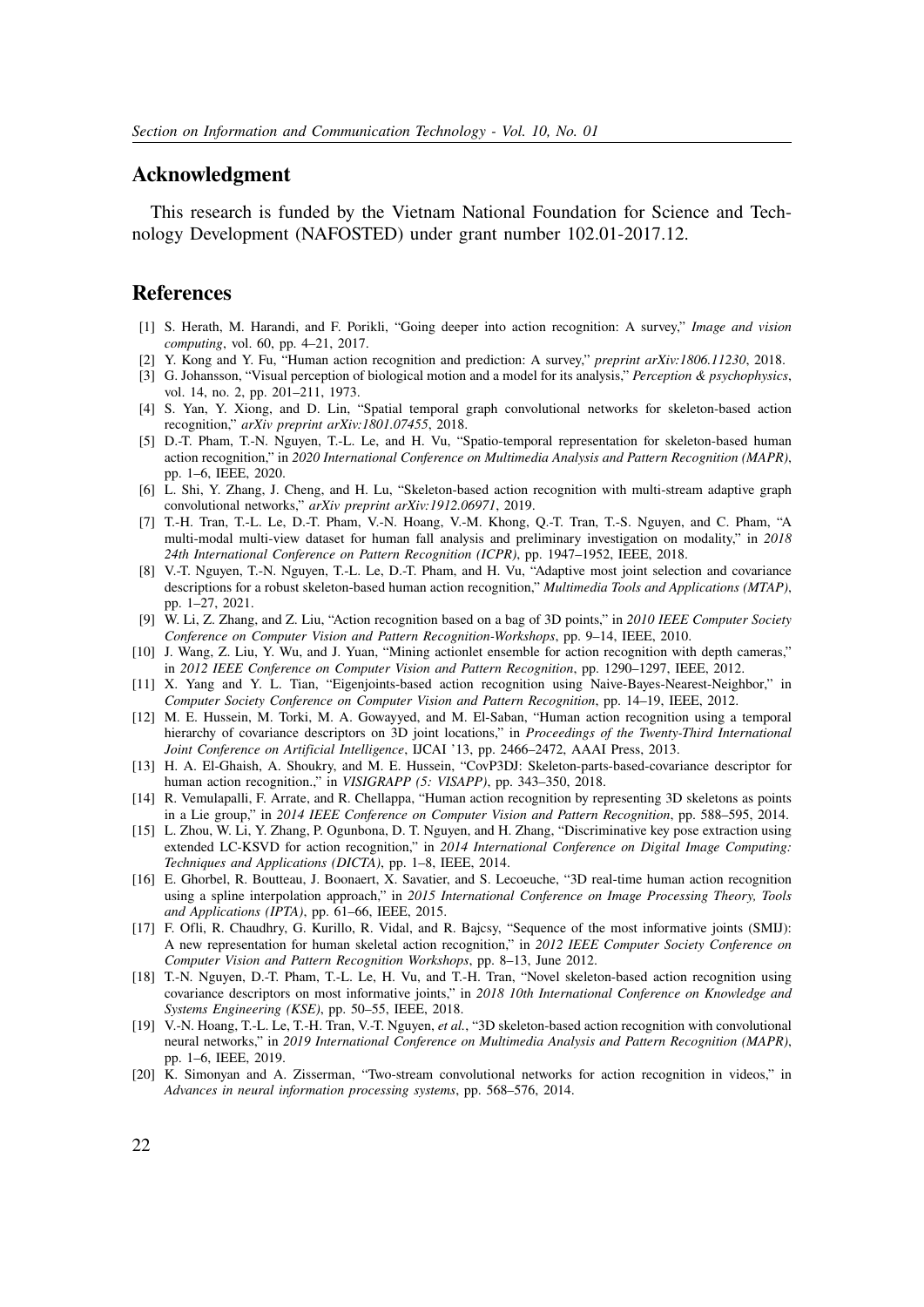- [21] B. Mahasseni and S. Todorovic, "Regularizing long short term memory with 3D human-skeleton sequences for action recognition," in *Proceedings of the IEEE conference on computer vision and pattern recognition*, pp. 3054–3062, 2016.
- [22] T. S. Kim and A. Reiter, "Interpretable 3D human action analysis with temporal convolutional networks," in *Conference on computer vision and pattern recognition workshops (CVPRW)*, pp. 1623–1631, IEEE, 2017.
- [23] Z. Yang, Y. Li, J. Yang, and J. Luo, "Action recognition with spatio-temporal visual attention on skeleton image sequences," *IEEE Transactions on Circuits and Systems for Video Technology*, 2018.
- [24] Y.-F. Song, Z. Zhang, and L. Wang, "Richly activated graph convolutional network for action recognition with incomplete skeletons," in *International Conference on Image Processing (ICIP)*, pp. 1–5, IEEE, 2019.
- [25] L. Shi, Y. Zhang, J. Cheng, and H. Lu, "Two-stream adaptive graph convolutional networks for skeleton-based action recognition," in *Proceedings of the IEEE Conference on Computer Vision and Pattern Recognition*, pp. 12026–12035, 2019.
- [26] X. Zhang, C. Xu, X. Tian, and D. Tao, "Graph edge convolutional neural networks for skeleton-based action recognition," *IEEE transactions on neural networks and learning systems*, 2019.
- [27] X. Gao, W. Hu, J. Tang, J. Liu, and Z. Guo, "Optimized skeleton-based action recognition via sparsified graph regression," in *Proceedings of the 27th ACM International Conference on Multimedia*, pp. 601–610, 2019.
- [28] M. Niepert, M. Ahmed, and K. Kutzkov, "Learning convolutional neural networks for graphs," in *International conference on machine learning*, pp. 2014–2023, 2016.
- [29] T. N. Kipf and M. Welling, "Semi-supervised classification with graph convolutional networks," *arXiv preprint arXiv:1609.02907*, 2016.

*Manuscript received 06-10-2020; Accepted 09-05-2021.*



**Dinh Tan Pham** received M.Eng. degree in Electrical Engineering from Chulalongkorn University in 2005 and B.Eng. degree in Electronics and Telecommunications from Hanoi University of Science and Technology (HUST) in 2003. He is a lecturer in the Faculty of IT, Hanoi University of Mining and Geology. He is doing a Ph.D. at HUST. His research interests include computer vision, deep learning, and robotics. E-mail: phamdinhtan@humg.edu.vn



**Thi Phuong Dang** graduated from HUST, Hanoi, Vietnam in 2020 with a B.Eng in Electronics and Telecommunications. She is currently an integration engineer at Ericsson. E-mail: dangphuong13997@gmail.com



**Duc Quang Nguyen** received B.Eng. degree in Electronics and Telecommunications from HUST, Hanoi, Vietnam in 2020. He is currently a Digital Integrated Circuit Design engineer at Dolphin Technology Vietnam Center. E-mail: nguyenquang.hy.97@gmail.com